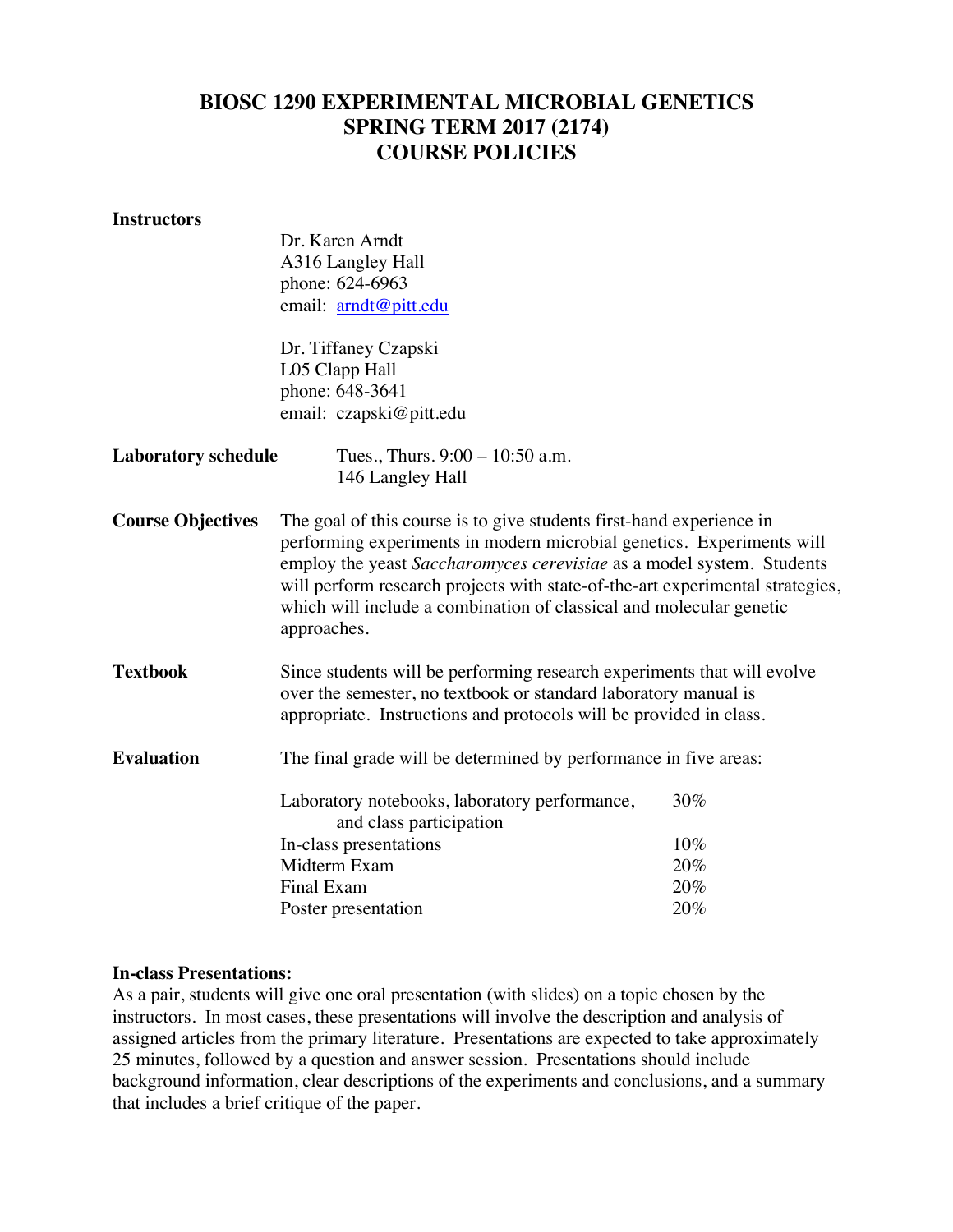## **Laboratory Notebooks:**

Your notebook should be a comprehensive, organized, and neatly written record of everything you do. *The goal of any scientific notebook is to provide a complete record of the experiments performed, so that you or anyone else could return to the notebook years later and readily understand what was done, why it was done, and what was learned.* In addition, anyone who reads the notebook should be able to repeat the experiments without reiterating mistakes. Text should be handwritten in ink and concise. Each experiment should be documented as follows:

- **1.) Introduction** This section should describe what you are going to do and why.
- **2.) Methods** This section will generally consist of protocols you are given in class. If a typed protocol is provided to you, you can insert it directly in your notebook. However, modifications to the protocol, specific problems that arise or other notes should be recorded on this protocol as you are performing the experiments. If there is insufficient space, record this information on a separate sheet. *Get in the habit of writing things down as you do them!*
- **3.) Results** In this section, record your data carefully. Be sure to use appropriate labeling.
- **4.) Conclusion** Provide an interpretation of your results and discuss how this information guides or modifies your next experiment.

### **Attendance:**

Attendance is mandatory. If a student needs to miss a class for a legitimate reason, such as illness, proper documentation must be provided to the instructors.

# **UNIVERSITY POLICIES:**

### **Academic Integrity**

Cheating/plagiarism will not be tolerated. Students suspected of violating the University of Pittsburgh Policy on Academic Integrity, from the February 1974 Senate Committee on Tenure and Academic Freedom reported to the Senate Council, will be required to participate in the outlined procedural process as initiated by the instructor. A minimum sanction of a zero score for the quiz or exam will be imposed.

View the complete policy at www.cfo.pitt.edu/policies/policy/02/02-03-02.html.

### **Student Conduct**

In keeping with the University of Pittsburgh Student Code of Conduct, all students are expected to behave as respectful and civil members of the university community. All instructors and students will act in a considerate manner in order to create and maintain a classroom atmosphere that is conducive to learning. In addition to being unacceptable on the grounds of common decency, disruptive and disrespectful behavior contributes to unsafe working conditions.

Disruptive and disrespectful behavior will not be tolerated. Examples of disruptive behavior include, but are not limited to, repeated tardiness, texting in class, speaking or acting in any sexually, racially, or ethnically harassing manner, cheating, misuse and abuse of laboratory equipment and material,